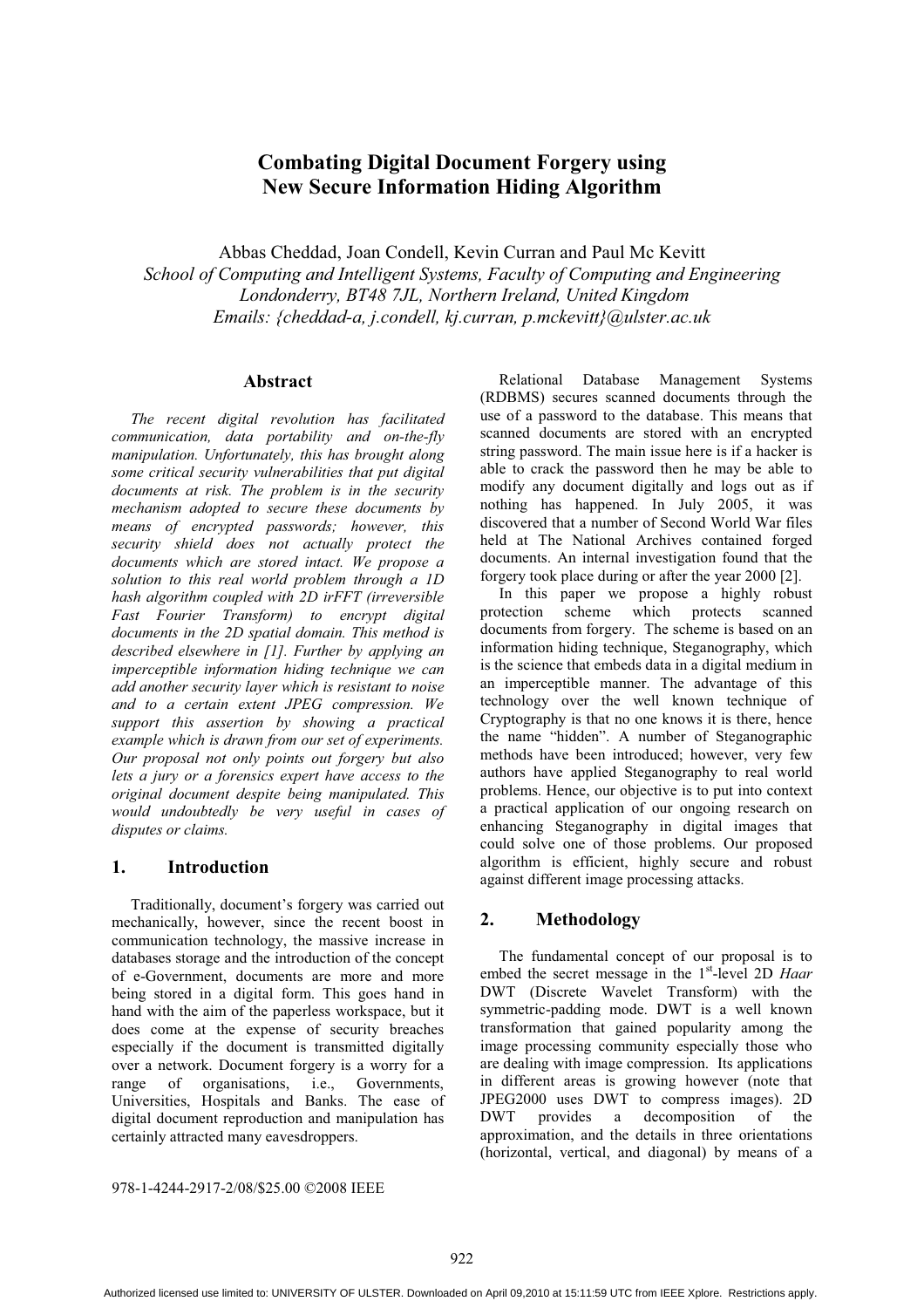convolution-based algorithm using High and Low pass filters. In our case we compute four filters associated with the orthogonal or bi-orthogonal of the *Haar* wavelet.

We choose Wavelet over DCT (Discrete Cosine Transform) because [3]: the Wavelet transform understands the Human Vision System (HVS) more closely than does DCT; Visual artefacts introduced by wavelet coded images are less evident compared to DCT because the wavelet transform does not decompose the image into blocks for processing. DFT (Discrete Fourier Transform) and DCT are full frame transforms. Hence any change in the transform coefficients affects the entire image except if DCT is implemented using a block based approach. However DWT has spatial frequency locality, which means if the signal is embedded it will affect the image locally. Hence a wavelet transform provides both frequency and spatial description for an image. More helpful to information hiding, the wavelet transform clearly separates high-frequency and lowfrequency information on a pixel-by-pixel basis [4].

We refer to data that we wish to embed as payload, herein the image itself. Since we need means for protecting scanned documents against forgery it is essential that the payload will carry as much information from the host (cover image) as possible. There is a trade-off between perceptual visualization and space demand for embedding (usually measured in bits). Without taking compression into account, the payload can be consistent with the cover signal; therefore, if the cover is stored as an 8-bit unsigned integer type then the payload will require 8 templates when applying the one bit substitution method. There is a high payload Steganography approach called *A Block Complexity Data Embedding* (ABCDE) [5], but it is prone to statistical attacks as it acts in the spatial domain; moreover it cannot resist any kind of manipulation to the Stego-image (image having embedding data).

An approximation of the cover document can be achieved through applying the gray threshold technique which results in a binary image demanding only 1 bit per pixel for storage. Some authors suggest using an edged image instead as it approximates the cover better. In the search for the best way to represent the cover image with the least bit requirement for embedding we identified dithering as our ultimate pre-processing step which is the foremost task in building our system. Dithering is a process by which a digital image with a finite number of gray levels is made to appear as a continuous-tone image [6].

Despite, in all versions, each pixel takes on only one bit, it is apparent that the way dithering quantizes image pixels contributes a lot to the final quality of data approximation. We observed that thresholding performs better in text based

documents, while in capturing graphics it is proven to be a poor performer compared to dithering. Therefore, since our aim is to produce a general workable prototype we have to take into consideration the presence of both text and graphics; subsequently we opt to use dithering.

## **2.1 The embedding stage**

Manipulating coefficients in the wavelet domain tends to be less sensitive unlike other transformations such as DCT and FFT. There are two methods to convert decimal integer to a binary string: one is to use the conventional decimal to binary conversion and the other is termed The *Binary Reflected Gray Code (BRGC)<sup>1</sup>* . This binary mapping is the key to the augmented embedding capacity introduced by *ABCDE* algorithm. There is a trade-off between robustness and distortion which is summarized in Figure 1.



**Figure 1. An 8-bit (1 byte) representation with the conventional integer to binary conversion. It is clear that choosing the right index for embedding is very crucial. This intricacy is less severe when using the RGC since it produces seemingly disordered decimal-to-binary representation.** 

A trade-off occurs during our algorithm's formulation which is due to the different levels wavelets can have. The lower we go the more robust we get but with less capacity for embedding. For example if the cover image is of size 255x255 (8-bit grayscale) we obtain 16384 bits to embed in the first level, the second level will reduce the image dimensions by a factor of two to yield 4096 bits and so on. In some cases the inverse transform in the wavelet domain truncates some values that fall larger or lower than the allowed limits in 8-bit type of images, the truncation occurs because of the introduction of "non-natural bits" coming from the secret message while embedding. To cope with this rare problem we choose to transform the RGB image into the YCbCr colour space prior to feeding it into DWT where we embed in the chrominance red channel (Cr). This step ensures that there will not be any data lost. Our proposed design is illustrated in Figure 2.

<sup>-</sup>1 http://mathworld.wolfram.com/GrayCode.html. Accessed on 10- 06-08, at 11:42.